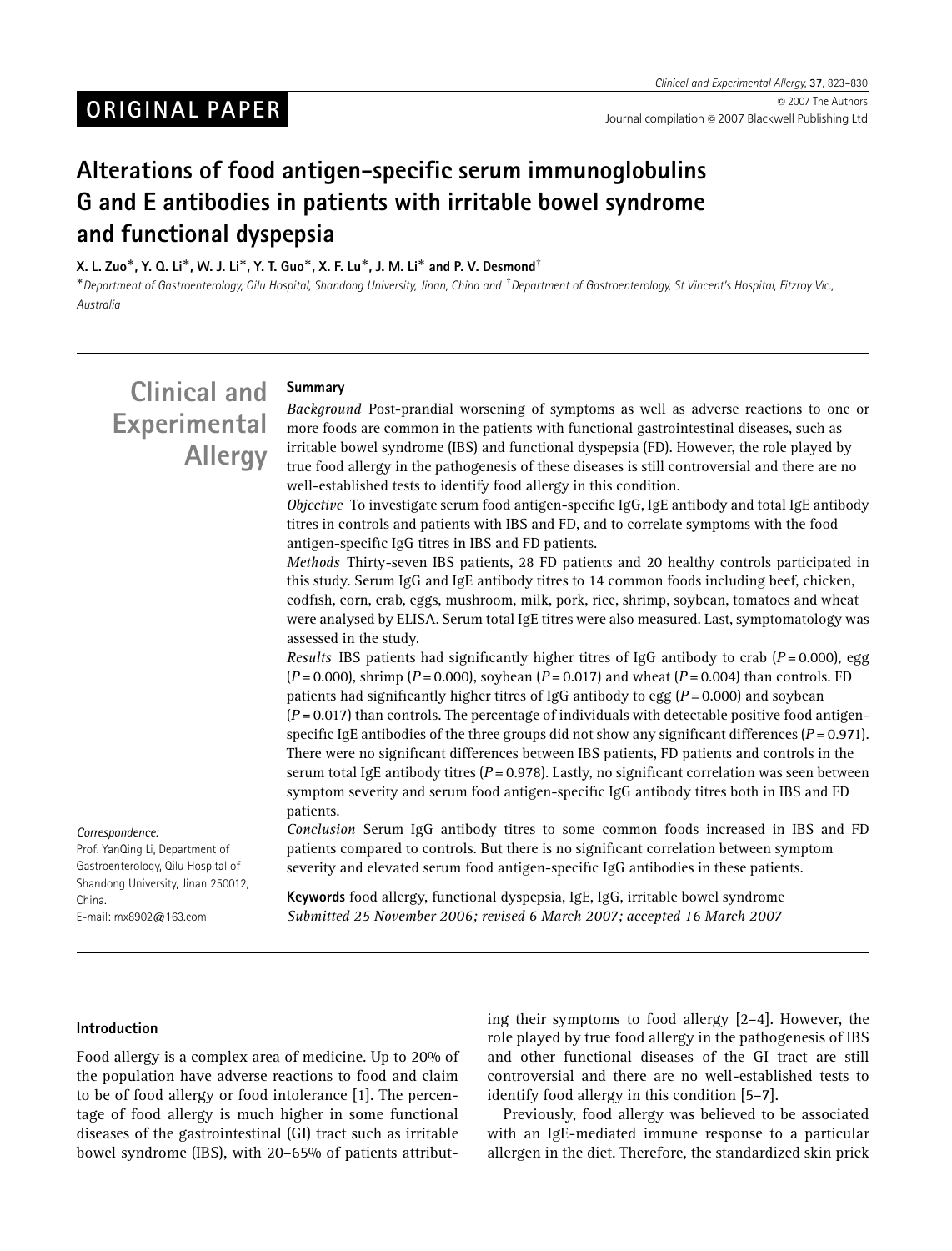testing and RAST testing were frequently used to diagnose food allergy [8, 9]. However, there is no evidence that shows IgE does indeed play an important role in hypersensitive reactions to food in IBS patients [10–14]. The gold standard in this condition is the double blind placebo-controlled food challenge test under careful supervision in a hospital. But this test is cumbersome, time consuming and of poor patient compliance, which limits its use in clinical practise. Fortunately, accumulating data in recent years have indicated that IgG-mediated immune response, which characteristically gives a more delayed response following exposure to a particular antigen, is of great importance in food allergy [15–17] and the measurement of serum IgG titres opens up a new avenue for diagnosing food allergy in patients suffering adverse reactions to foods.

Post-prandial worsening of symptoms as well as adverse reactions to one or more foods are common [18, 19] and dietary elimination can lead to symptomatic improvements in patients with IBS [3, 20–22]. Recently, Zar et al. [23] have shown elevated IgG titres in IBS patients while Atkinson et al. [24] have demonstrated that food elimination based on IgG antibodies may be effective in reducing IBS symptoms. Other studies have shown food allergy is also present in functional dyspepsia (FD), which has overlapping symptoms with IBS [25, 26]. However, fewer studies focus on the role of food allergy in the pathogenesis of FD and the level of serum food antigen-specific IgG antibodies in FD has not been investigated.

The aim of this study is to compare serum food antigenspecific IgG and IgE antibodies in controls and patients with IBS and FD, and to correlate symptoms with the food antigen-specific IgG and IgE titres in IBS and FD patients.

#### Materials and methods

#### Patients

Thirty-seven IBS patients (12 men and 25 women; mean age 36 years) and 28 FD patients (nine men and 19 women; mean age 35 years) participated in this study. All patients were recruited from the Department of Gastroenterology of Qilu Hospital, Shandong University and were diagnosed by using the Rome II criteria [27] for IBS (pain or abdominal discomfort accompanied by two or three symptoms, such as relief with defecation and/or with alterations in the frequency of evacuations or in the shape of the feces for at least 12 weeks, which need not be consecutive, in the preceding 12 months; in the absence of organic GI diseases) and for FD (persistent or recurrent symptoms, such as pain or discomfort in the upper abdomen at least 12 weeks earlier, not necessarily serial, during the preceding 12 months). Organic GI disorders were excluded by routine laboratory tests and endoscopies with biopsies.

## Controls

The control group consisted of 20 healthy subjects (six men and 14 women, mean age 36.5 years) recruited from the community. All control subjects were free of GI symptoms and had no evidence of acute or chronic illnesses.

None of the patients or healthy individuals was on any medication at the time of the study. The patient groups and the control group did not differ significantly with respect to mean age and sex ratio.

Informed, preferably written, consent was obtained from each subject. The study has been performed according to the Declaration of Helsinki and the procedures have been approved by Qilu hospital ethics committee.

Measurement of serum food antigen-specific immunoglobulins G and E antibodies. Serum samples were collected from all subjects and stored at  $-20$  °C for subsequent analysis. Serum IgG and IgE antibody titres to 14 common foods including beef, chicken, codfish, corn, crab, eggs, mushroom, milk, pork, rice, shrimp, soybean, tomatoes and wheat were analysed by ELISA.

Serum food antigen-specific immunoglobulin G enzymelinked immunosorbent assay. Serum food antigen-specific IgG ELISA was performed with Allerquant Food Allergy Screening ELISA Kit (Biomerica, Inc. Newport Beach, CA, USA).

According to the instruction of the ELISA Kit, 50, 100, 200 and 400 U/mL of Food IgG Calibrator were prepared and added to the microplate together with blanks and positive controls. This is the calibration curve to be used in the assay. Serum samples were diluted to  $1/100$  and  $25 \mu L$ of each serum sample were taken and added to 2.5 mL of serum dilute regents. Then  $100 \mu L$  of the diluted patient serum were placed into the microwells coated with 14 food antigens for 60 min at room temperature. And then,  $100 \mu L$ of food IgG–HRP conjugate were added to each well after washing and the plates were incubated for 30 min at room temperature. Another  $100 \mu L$  of working substrate mix (TMB and  $H_2O_2$ ) were applied to each well and the plates were covered and incubated for 10 min at room temperature. The reaction was stopped using 50 mL per well of 1 N sulphuric acid. At last, the plates were read using a Dynex ELISA plate reader (Dynex Technologies, Inc., Chantilly, VA, USA) at 450 nm. The IgG concentration to each food antigen was expressed as units per millitre.

Plates with microwells were washed three times with washing buffer between steps, and were incubated at room temperature for each stage of the assay.

Serum food antigen-specific immunoglobulin E and total immunoglobulin E enzyme-linked immunosorbent assay. Serum food antigen-specific IgE and total IgE ELISA were performed with the IVT Allergy Profile kit (In vitro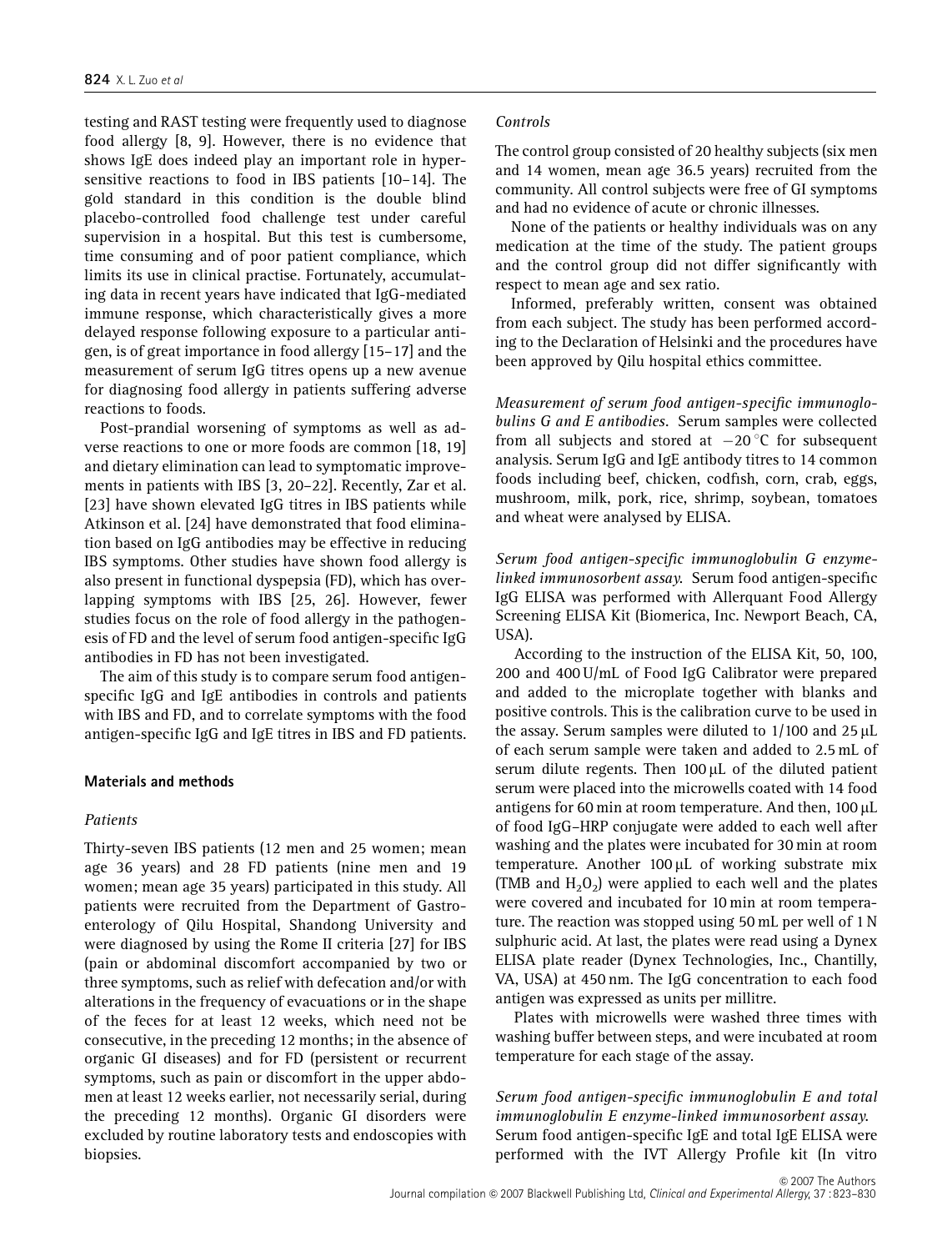Technologies Inc. Arlington, TX, USA). It is a qualitative test designed to identify IgE levels in the test samples. A positive result is identified visually by a gradual yellow to purple colour change around a reactive segment within the capillary. This kit is also semiquantitative in that the rate of conversion from yellow to purple and the intensity of the purple colour is proportional to the level of IgE antibody in the patient sample. All components were allowed to come to the room temperature before use. The test procedures are as follows.

Firstly, each serum sample was added to a properly labelled multiple immunoassay device and allowed to react for 100 min at room temperature. Then was the sample expelled from the device and the device washed with 1 mL wash solution. Secondly, the conjugate reagent was added to the device and allowed to react for 100 min. Then, was the conjugate reagent expelled from the device and the device washed with wash solution. Thirdly, the substrate indicator was added to the device and the characteristic yellow to purple colour change was within the observed next 30 min period.

Highly allergic reactions to a particular allergen caused a rapid purple colouration around that specific segment within 5 min. Weaker allergen took progressively longer to effect the colour change. Negative reactions showed equivalent colour to the inert spacers. On the total IgE segment, low total IgE levels  $\leq$  30 IU/mL) were evident by a yellow to grey colouration, distinguishable from normal IgE levels (60  $\pm$  30 IU/mL), which yield moderately purple colour throughout, and elevated IgE levels (>90 IU/mL), which yield intense purple colouration after 30 min incubation with the substrate indicator.

Symptom questionnaire. Symptomatology was assessed in the study. All the patients completed a symptom assessment questionnaire based on Rome II criteria to evaluate the severity of symptoms for the 1 week period before the interview. Questions targeting the presence and severity of abdominal pain/discomfort, bloating, bowel urgency/diarrhoea, constipation, early satiety, nausea and belching were asked, for example 'Have you experienced abdominal pain/discomfort during this week?' If the subjects reported 'yes', they were then asked to grade the severity of that symptom using the scale  $1 = \text{mild}$ ,  $2 =$  moderate,  $3 =$  intense and  $4 =$  severe. If the subjects reported 'no', the score was recorded as 0. The total score of each patient is the sum of each symptom score.

Statistical analysis. Linear models were fitted to the log transformation of the variables, such as the IgG and total IgE titres. A one-way ANOVA was carried out to test for differences in levels of antibody titres between the groups. Tamhane's T2 test was used to test for pairwise differences between IBS, FD and control groups. The  $\chi^2$  tests were used to test for the differences of the percentage of individuals with positive IgE antibodies between groups. Comparison between groups for interval data (age, weight) was carried out with t-test. The correlation between the individual symptom scores and the IgG titres was analysed by Pearson's correlation test. Significance was accepted at 5% level ( $P < 0.05$ ). The statistics package SPSS v 13.0 running on Windows XP Professional was used for the analyses.

## Results

## Serum food antigen-specific immunoglobulin G antibody titres

The serum IgG antibody titres of each of the IBS, FD and control groups to each food antigen are shown in this study together with the results of the ANOVA (Table 1). There were significant differences between the three groups in their IgG responses to crab, egg, shrimp, soybean and wheat. IBS patients had significantly higher titres of IgG antibody to crab, egg, shrimp, soybean and wheat than controls and higher titres of IgG antibody to crab, egg, shrimp and wheat than FD patients. FD patients had significantly higher IgG antibody titres to egg and soybean than controls and lower IgG antibody titres than IBS patients to crab, egg, shrimp and wheat (Fig. 1). There were no significant differences between the three groups in their IgG responses to beef, chicken, codfish, corn, mushroom, milk, pork, rice and tomatoes.

Table 1. Serum IgG antibody titres to food antigens showing the means in IBS, FD and control groups, the standard error of the mean (SEM) and P-value from the ANOVA

|             | Mean $\pm$ SEM (U/mL)         |                               |                             |         |
|-------------|-------------------------------|-------------------------------|-----------------------------|---------|
|             | IBS $(n = 37)$                | FD $(n = 28)$                 | Control $(n=20)$            | P-value |
| <b>Beef</b> | $32.86 \pm 0.46^a$            | $32.43 \pm 0.44^a$            | $32.10 \pm 0.60^a$          | 0.556   |
| Chicken     | $28.65 \pm 0.51^a$            | $27.68 \pm 0.58^{\text{a}}$   | $27.20 \pm 0.55^{\text{a}}$ | 0.171   |
| Codfish     | $32.86 \pm 0.49^a$            | $32.89 + 0.52^a$              | $32.55 \pm 0.59^a$          | 0.902   |
| Corn        | $31.87 + 0.43^a$              | $31.82 + 0.46^a$              | $31.29 + 0.60^a$            | 0.617   |
| Crab        | $50.27 + 0.89^a$              | $37.53 \pm 0.95^{\rm b}$      | $37.90 + 0.78^b$            | 0.000   |
| Eggs        | $119.3 \pm 11.8^a$            | 69.71 $\pm$ 4.63 <sup>b</sup> | $51.93 + 3.74^c$            | 0.000   |
| Mushroom    | $27.78 + 0.51^a$              | $26.93 \pm 0.63^{\circ}$      | $27.25 + 0.49^a$            | 0.515   |
| Milk        | 33.14 $\pm$ 0.51 <sup>a</sup> | $32.36 \pm 0.64^a$            | $32.41 \pm 0.98^{\text{a}}$ | 0.615   |
| Pork        | $31.54 \pm 0.45^{\text{a}}$   | $31.82 \pm 0.53^{\text{a}}$   | $30.80 \pm 0.59^{\text{a}}$ | 0.437   |
| Rice        | $28.68 \pm 0.52^{\rm a}$      | $29.54 \pm 0.75^{\text{a}}$   | $28.41 \pm 0.83^{\text{a}}$ | 0.493   |
| Shrimp      | $65.05 \pm 3.70^a$            | $45.39 \pm 1.62^{\rm b}$      | $43.25 \pm 1.73^{\rm b}$    | 0.000   |
| Soybean     | $55.83 + 3.35^a$              | $53.29 + 1.89^a$              | $43.60 \pm 1.95^{\rm b}$    | 0.017   |
| Tomatoes    | $34.65 \pm 0.78^{\text{a}}$   | $33.79 \pm 0.98^a$            | $34.05 + 1.23^a$            | 0.782   |
| Wheat       | $60.59 \pm 3.4^\text{a}$      | $49.39 + 2.05^{b}$            | $48.10 \pm 2.01^{\rm b}$    | 0.004   |

Means with different superscripts across rows were significantly different  $(P < 0.05)$ .

IBS, irritable bowel syndrome; FD, functional dyspepsia.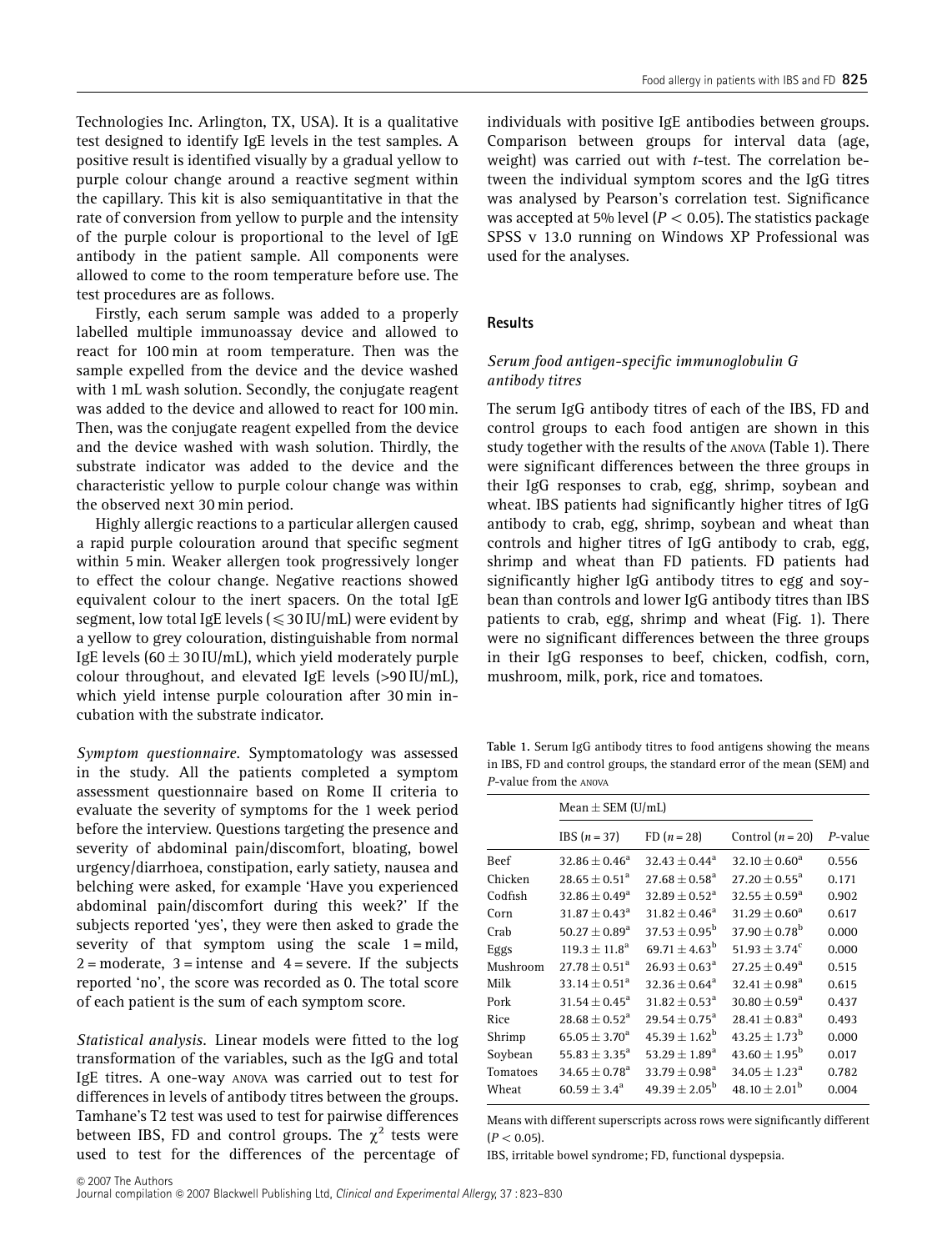

Fig. 1. Comparisons of serum IgG antibodies to crab, egg, shrimp, soybean and wheat between irritable bowel syndrome (IBS), functional dyspepsia (FD) and control groups. IBS patients have significantly higher IgG antibodies to crab, egg, shrimp, soybean and wheat than controls. FD patients have significantly higher IgG antibodies to egg and soybean than controls. IBS patients have significantly higher IgG antibodies to crab, egg, shrimp and wheat than FD patients. The data were expressed with the geometric means and the standard errors of the means.  $^{*}P$  < 0.05 compared with controls;  $^{*}P$  < 0.05 compared with FD patients.

## Serum food antigen-specific immunoglobulin E antibody titres

In terms of serum food antigen-specific IgE antibodies, 10 of 37 IBS patients, eight of 28 FD patients and six of 20 controls had detectable positive IgE ELISA results to beef, codfish, eggs, mushroom, soybean and wheat (Table 2). The percentage of individuals with detectable positive IgE antibodies of the three groups did not show any significant differences (27.03% for IBS, 28.57% for FD and 30% for controls,  $\chi^2$  = 0.059, P = 0.971). In IBS patients, only two had positive IgE antibodies against codfish, three

Table 2. Summary of the individuals with positive IgE ELISA results in IBS, FD and control groups

|          | IBS $(n = 37)$ | FD $(n = 28)$ | Control $(n = 20)$ |
|----------|----------------|---------------|--------------------|
| Beef     | $\Omega$       | 1             | $\Omega$           |
| Chicken  | $\Omega$       | $\Omega$      | $\Omega$           |
| Codfish  | 2              | 1             |                    |
| Corn     | $\Omega$       | 0             | 0                  |
| Crab     | $\Omega$       | $\Omega$      | 0                  |
| Eggs     | 3              | 2             | 2                  |
| Mushroom | 1              | $\Omega$      | 1                  |
| Milk     | 0              | 0             | 0                  |
| Pork     | $\Omega$       | $\Omega$      | 0                  |
| Rice     | $\Omega$       | 0             | $\Omega$           |
| Shrimp   | $\Omega$       | 0             | 0                  |
| Soybean  | $\Omega$       | 1             | 0                  |
| Tomatoes | $\Omega$       | 0             | $\Omega$           |
| Wheat    | 4              | 3             | $\mathfrak{D}$     |

IBS, irritable bowel syndrome; FD, functional dyspepsia.

160  $\bigcap$ 140  $\Omega$ Total IgE titres (IU/mL) 120 100 Ō 80 000000 60 40 20  $\mathbf 0$ **IBS** Controls FD.

Fig. 2. Comparision of total IgE antibody titres to food antigens between irritable bowel syndrome (IBS), functional dyspepsia (FD) and control groups. The data were expressed with the individual values in the three groups. Horizontal bars represent the means for every group. There were no significant differences between IBS patients, FD patients and controls in the serum total IgE antibody titres  $(P = 0.978)$ .

against eggs, one against mushroom and four against wheat. Of 28 FD patients, one had positive IgE antibodies against beef, one against codfish, two against eggs, one against soybean and three against wheat. In addition, one control had positive IgE antibodies against codfish, two against eggs, one against mushroom and two against wheat. The number of patients and controls with positive IgE antibodies against each individual food antigen was too small to apply a statistical test.

#### Serum total immunoglobulin E antibody titres

The serum total IgE antibody titres were also measured in this study. There were no significant differences between IBS patients, FD patients and controls (means  $\pm$  SEM 66.87  $\pm$  7.65 for controls, 68.69  $\pm$  5.9 for FD patients and 67.30  $\pm$  5.49 for IBS patients, *P* = 0.978, Fig. 2).

### Correlation with symptoms

The symptom severity of each FD and IBS patient was scored according to the symptom questionnaire. The relation between the symptoms and elevated IgG responses to some food antigens was observed and no significant correlation was seen between symptom severity and serum food antigen-specific IgG antibody titres both in IBS and FD patients (Fig. 3).

#### **Discussion**

This study demonstrated a significant increase in IgG antibody titres to several common foods in patients with functional diseases of the GI tract compared with healthy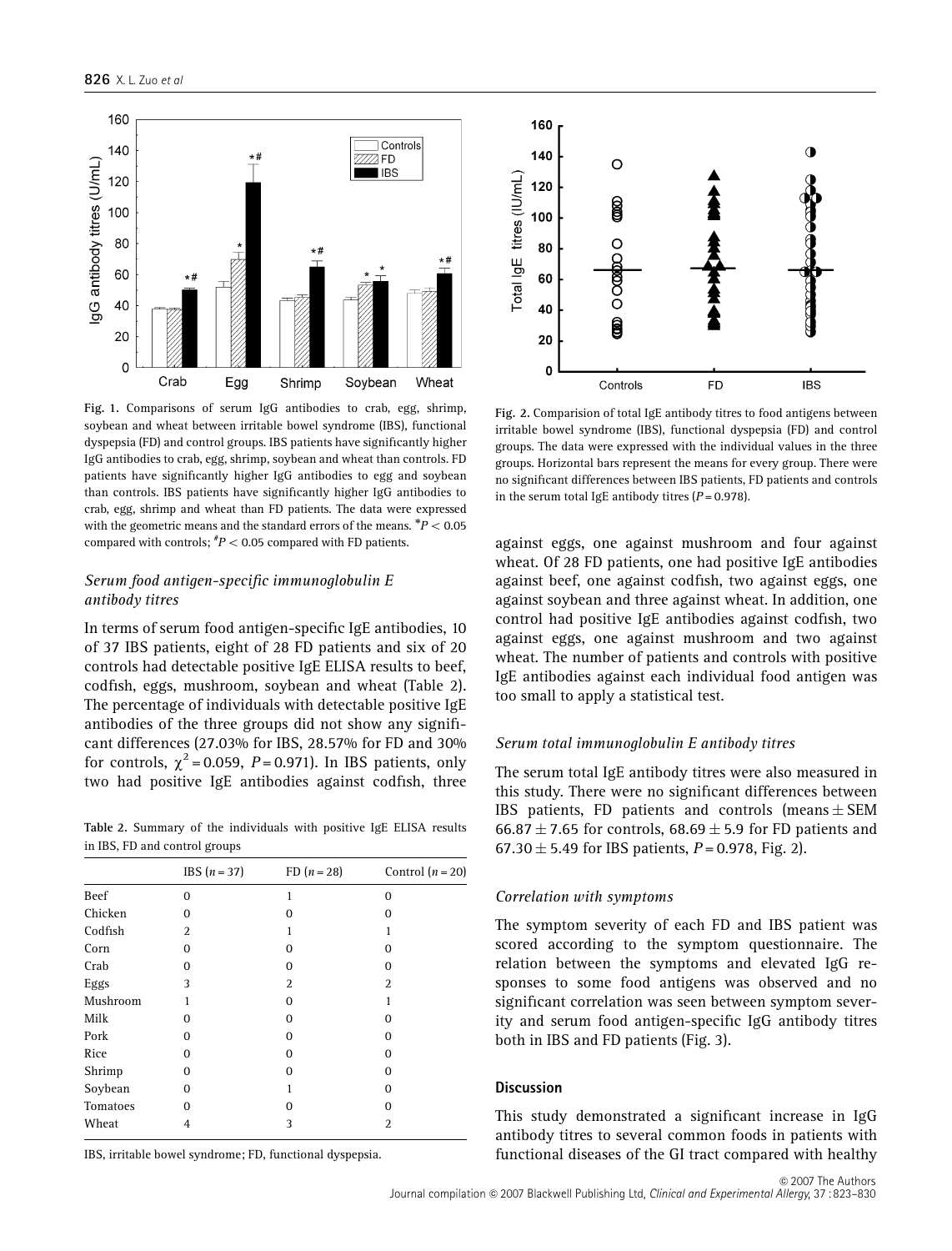

Fig. 3. The correlation between abdominal symptom scores and IgG titres to food antigen in irritable bowel syndrome (IBS) patients and functional dyspepsia (FD) patients. (a–e) The individual plots of values for food antigen-specific IgG titres and symptom scores in 37 IBS patients. No significant correlations are seen between symptom scores and IgG titres to crab (a,  $P = 0.426$ ), eggs (b,  $P = 0.657$ ), shrimp (c,  $P = 0.800$ ), soybean (d,  $P = 0.854$ ) and wheat (e,  $P = 0.794$ ). (f) The individual plots of values for food antigen-specific IgG titres and symptom scores in 28 FD patients. No significant correlations were seen between symptom scores and IgG titres to eggs  $(P = 0.460)$  and soybean  $(P = 0.986)$ .

subjects. In IBS patients, elevated food antigen-specific IgG antibodies to crab, egg, shrimp, soybean and wheat were observed while elevated food antigen-specific IgG antibodies to egg and soybean were observed in FD patients. It should be mentioned that, consistent with the previous study [23], the antibodies against wheat were significantly elevated in IBS patients. However, we also got some raised food antigen-specific antibodies different from the previous study [23], such as elevated antibody titres to crab and shrimp instead of beef. This might be due to the difference between a Chinese diet and a western diet. More specifically, most of the subjects in this study are from a coastal area (where this study was performed)

in China and they are used to consume less beef and more seafood.

Food allergy can involve different organs and systems such as the digestive tract, the skin, the respiratory tract and the cardiovascular system. While dermatologic, respiratory and systemic manifestations of food allergy are well recognized, the reactions manifested primarily in the digestive tract can be difficult to recognize, diagnose and treat. This is due to the protean ways food can cause GI symptoms, the relatively poorly understood pathophysiologic mechanisms and the limited diagnostic methods available to objectively identify afflicted individuals. These deficiencies are, in part, a consequence of the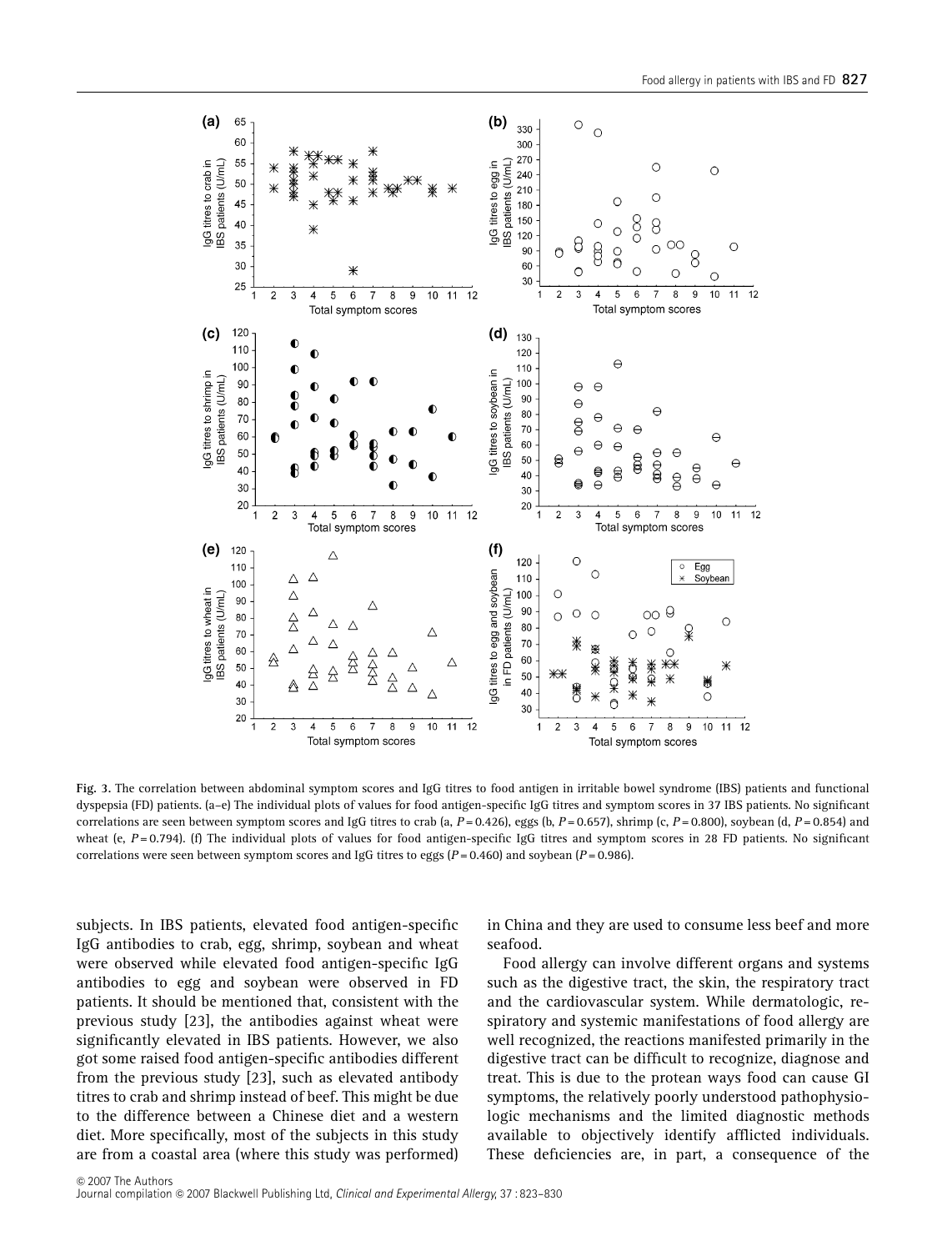difficulty accessing the GI tract to establish mechanisms of disease and develop methods to diagnose and treat food allergy [28, 29]. Often, patients of this nature are classified as being psychosomatic or being functional without defining the real problem. It has been recognized for some time now that several 'functional diseases' might be associated with food allergy [30–34].

The mechanisms that underlie these increases in IgG antibody responses to some common foods remain speculative. The role of IgG and IgA antibodies in the coeliac disease is well studied [35]. Coeliac disease occurs due to a delayed immune reaction to gluten in wheat. This causes intestinal membrane damage, IgG/IgA change and the resultant diarrhoea, abdominal bloating and anaemia. Raised IgG antibodies to food antigens have also been reported in patients with asthma caused by milk allergy and patients with atopic dermatitis and/or bronchial asthma caused by soybean allergy [17, 36]. Exclusions of the offending foods from diet have shown to improve symptoms in these diseases. Raised food-specific IgG antibodies may play a similar pathophysiological role in IBS and FD patients. The allergic food antigens transported by way of M cells into the lamina propria activate T helper cells and B cells, increase the production of IgG and cytokines. Then the increased IgG antibodies and cytokines lead to the inflammation response of the gut, which is now believed to play an important role in the pathogenesis of IBS through inducing alterations in GI peristalsis, abdominal discomfort and bowel dysfunction.

In addition to the immune inflammation reaction explanation, another possible mechanism that may account for the elevated IgG antibodies is the alteration in the permeability of gut mucosa. Theoretically, any increases in the gut mucosal permeability in IBS and FD patients might increase the uptake of undigested protein and increase antigenic load presented to the mucosal immune system. This may lead to the increased IgG antibody titres even with a normal physiological response of the gut immune system. If the above hypothesis is correct, then a generalized increase in the IgG antibodies to all 14 food antigens should have been observed. However, in this study we found that the food-specific IgG antibodies increased to only some rather than to all food antigens. The possible explanation is that the patients might have selective gut permeability to food antigens and the increase of food-specific IgG titres is a specific reaction rather than a non-specific response to increased gut mucosal permeability.

In terms of serum food antigen-specific IgE antibody and total IgE antibody titres, no significant difference was found in IBS, FD patients and controls. Furthermore, there were fewer individuals who had positive food antigenspecific IgE responses compared with food antigen-specific IgG responses in the studied population. This came as no surprise, as several other studies also demonstrate that serum IgE measurements do not correlate well with the mucosal allergic response in the intestine [28, 37]. This suggests that an IgE-mediated hypersensitivity response to food is unlikely to play an important role in most of the IBS and FD patients.

Both IBS and FD patients reported that GI symptoms often occur after certain food intake. There was also a great overlap in the post-prandial dyspeptic symptoms in the two groups of patients, such as gas problems, pain, nausea and upper abdominal discomfort. This came as no surprise, as a high prevalence of overlap between FD and IBS has been universally reported and some shared common pathophysiological disturbances might exist in these GI functional diseases, such as delayed gastric emptying, visceral hypersensitivity including food hypersensitivity [38–40]. But, interestingly, we were unable to correlate the level of food-specific IgG antibodies with the severity of symptoms both in IBS and FD patients in this study. The underlying mechanisms of the pathogenesis have not yet been fully defined. Maybe some patients with food sensitivities have non-allergic food reactions and the elevated IgG antibodies to food may be secondary to 'inflammation' and therefore be more of an epi-phenomenon. In these patients, there are no real food allergies or immunity responses while experiencing symptoms. Psychological factors have also been suggested to be of great importance for the reported food intolerance in these patients [41, 42]. In addition, IBS and FD symptoms may also be related to abnormal intestinal bacteria, caffeine, alcohol, low dietary fibre, overgrowth of intestinal yeasts and excessive dietary sugars.

In conclusion, increased antigen-specific IgG antibody titres for some foods were found in IBS and FD patients compared with controls but there is no evidence that these findings contribute to the pathogenesis of these functional GI diseases. Future studies along these lines are expected to lead to a better understanding about the role of elevated food antigen-specific IgG antibodies in these functional GI diseases.

#### Acknowledgements

The authors appreciate the considerable assistance from the Gastroenterology kinetic laboratory and the Central Laboratory of Immunity in Qilu Hospital, Shandong University. This study was founded by a research grant (NSFC, 30570831) from National Natural Science Foundation of China and a grant (Y2005C02) from the Department of Science and Technology of Shandong Province of China.

### References

1 Young E, Stoneham MD, Petruckevitch A, Barton J, Rona R. A population study of food intolerance. Lancet 1994; 343:1127–30.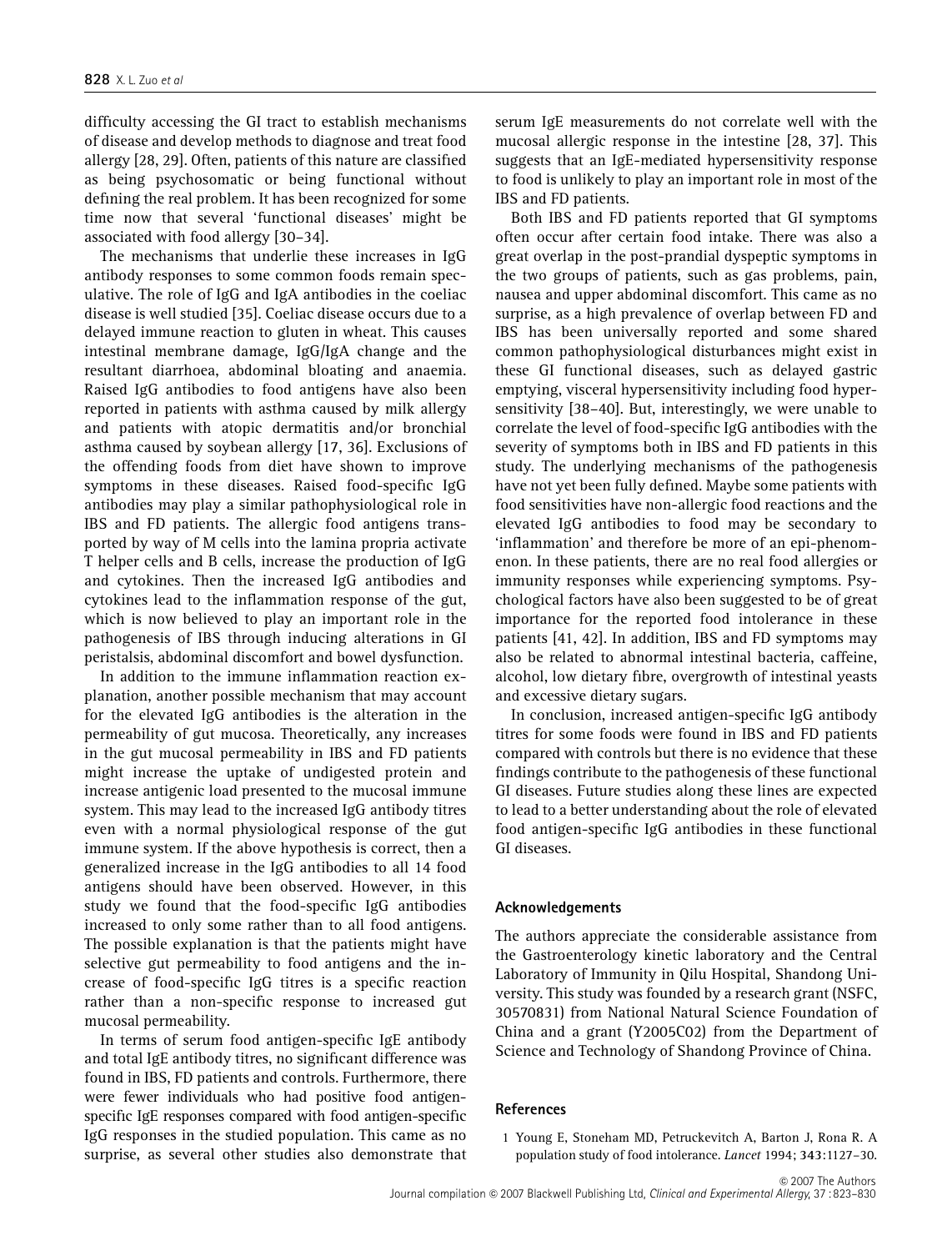- 2 Bischoff SC, Crowe SE. Gastrointestinal food allergy: new insights into pathophysiology and clinical perspectives. Gastroenterology 2005; 128:1089–113.
- 3 Nanda R, James R, Smith H, Dudley CR, Jewell DP. Food intolerance and the irritable bowel syndrome. Gut 1989; 30:1099–104.
- 4 Dainese R, Galliani EA, De Lazzari F et al. Discrepancies between reported food intolerance and sensitization test findings in irritable bowel syndrome patients. Am J Gastroenterol 1999; 94:1892–7.
- 5 Niec AM, Frankum B, Talley NJ. Are adverse food reactions linked to irritable bowel syndrome? Am J Gastroenterol 1998; 93:2184–90.
- 6 Jones VA, McLaughlan P, Shorthouse M, Workman E, Hunter JO. Food intolerance: a major factor in the pathogenesis of irritable bowel syndrome. Lancet 1982; 2:1115–7.
- 7 McKee AM, Prior A, Whorwell PJ. Exclusion diets in irritable bowel syndrome: are they worthwhile? J Clin Gastroenterol 1987; 9:526–8.
- 8 Roudebush P. Diagnosis and management of adverse food reactions. In: Bonagura JD, ed. Kirk's current veterinary therapy XII. Philadelphia: W.B. Saunders Co, 1995; 59–64.
- 9 Spergel JM, Brown-Whitehorn T. The use of patch testing in the diagnosis of food allergy. Curr Allergy Asthma Rep 2005; 5:86–90.
- 10 Zwetchkenbaum J, Burakoff R. The irritable bowel syndrome and food hypersensitivity. Ann Allerg 1988; 61:47–49.
- 11 Zar S, Kumar D, Benson M.J. Review article: food hypersensitivity and irritable bowel syndrome. Aliment Pharm Ther 2001; 15:439–43.
- 12 Petitpierre M, Gumowski P, Girard JP. Irritable bowel syndrome and hypersensitivity to food. Ann Allergy 1985; 54:538–40.
- 13 Barau E, Dupont C. Modifications of intestinal permeability during food provocation procedures in pediatric irritable bowel syndrome. J Pediatr Gastroenterol Nutr 1990; 11:72–77.
- 14 Roussos A, Koursarakos P, Patsopoulos D, Gerogianni I, Philippou N. Increased prevalence of irritable bowel syndrome in patients with bronchial asthma. Respir Med 2003; 97:75–79.
- 15 Crowe SE, Perdue MH. Gastrointestinal food hypersensitivity: basic mechanisms of pathophysiology. Gastroenterology 1992; 103:1075–95.
- 16 Host A, Husby S, Gjesing B, Larsen JN, Lowenstein H. Prospective estimation of IgG, IgG subclass and IgE antibodies to dietary proteins in infants with cow's milk allergy. Levels of antibodies to whole milk protein, BLG and ovalbumin in relation to repeated milk challenge and clinical course of cow's milk allergy. Allergy 1992; 47:218–29.
- 17 Awazuhara H, Kawai H, Maruchi N. Major allergens in soybean and clinical significance of IgG4 antibodies investigated by IgE and IgG4 immunoblotting with sera from soybean-sensitive patients. Clin Exp Allergy 1997; 27:325–32.
- 18 Ragnarsson G, Bodemar G. Pain is temporally related to eating but not to defaecation in the irritable bowel syndrome (IBS). Patients' description of diarrhea, constipation and symptom variation during a prospective 6-week study. Eur J Gastroenterol Hepatol 1998; 10:415–21.
- 19 Dainese R, Galliani EA, De Lazzari F, Di Leo V, Naccarato R. Discrepancies between reported food intolerance and sensitization test findings in irritable bowel syndrome patients. Am J Gastroenterol 1999; 94:1892–7.
- 20 Whorwell P, Lea R. Dietary treatment of the irritable bowel syndrome. Curr Treat Options Gastroenterol 2004; 7:307–16.
- 21 Bentley SJ, Pearson DJ, Rix KJ. Food hypersensitivity in irritable bowel syndrome. Lancet 1983; 2:295–7.
- 22 Farah DA, Calder I, Benson L, MacKenzie JF. Specific food intolerance: its place as a cause of gastrointestinal symptoms. Gut 1985; 26:164–8.
- 23 Zar S, Benson MJ, Kumar D. Food-specific serum IgG4 and IgE titers to common food antigens in irritable bowel syndrome. Am J Gastroenterol 2005; 100:1550–7.
- 24 Atkinson W, Sheldon TA, Shaath N, Whorwell PJ. Food elimination based on IgG antibodies in irritable bowel syndrome: a randomised controlled trial. Gut 2004; 53: 1459–64.
- 25 Soares RL, Figueiredo HN, Maneschy CP, Rocha VR, Santos JM. Correlation between symptoms of the irritable bowel syndrome and the response to the food extract skin prick test. Braz J Med Biol Res 2004; 37:659–62.
- 26 Park MI, Camilleri M. Is there a role of food allergy in irritable bowel syndrome and functional dyspepsia? A systematic review. Neurogastroenterol Motil 2006; 18:595–607.
- 27 Thompson WG, Longstreth GF, Drossman DA et al. Functional bowel disorders and functional abdominal pain. Gut 1999; 45 (Suppl. 2):II43–7.
- 28 Bischoff SC, Mayer JH, Manns MP. Allergy and the gut. Int Arch Allergy Immunol 2000; 121:270–83.
- 29 Crowe SE. Gastrointestinal food allergies: do they exist? Curr Gastroenterol Rep 2001; 3:351–7.
- 30 Stefanini GF, Saggioro A, Alvisi V et al. Oral cromolyn sodium in comparison with elimination diet in the irritable bowel syndrome, diarrheic type. Multicenter study of 428 patients. Scand J Gastroenterol 1995; 30:535–41.
- 31 Niec AM, Frankum B, Talley NJ. Are adverse food reactions linked to irritable bowel syndrome? Am J Gastroenterol 1998; 93:2184–90.
- 32 Iacono G, Cavataio F, Montalto G et al. Intolerance of cow's milk and chronic constipation in children. N Engl J Med 1998; 339:1100–4.
- 33 Read NW. Food and hypersensitivity in functional dyspepsia. Gut 2002; 51 (Suppl. 1):i50–3.
- 34 Spanier JA, Howden CW, Jones MP. A systematic review of alternative therapies in the irritable bowel syndrome. Arch Intern Med 2003; 163:265–74.
- 35 O'Farrelly C, Kelly J, Hekkens W et al. Alpha gliadin antibody levels: a serological test for coeliac disease. Br Med J (Clin Res Ed) 1983; 286:2007–10.
- 36 Shakib F, Brown HM, Phelps A, Redhead R. Study of IgG subclass antibodies in patients with milk intolerance. Clin Allergy 1986; 16:451–8.
- 37 Schwab D, Raithel M, Klein P et al. Immunoglobulin E and eosinophilic cationic protein in segmental lavage fluid of the small and large bowel identify patients with food allergy. Am J Gastroenterol 2001; 96:508–14.
- 38 Gwee KA, Chua AS. Functional dyspepsia and irritable bowel syndrome, are they different entities and does it matter? World J Gastroenterol 2006; 12:2708–12.
- 39 Stanghellini V, Tosetti C, Barbara G et al. Dyspeptic symptoms and gastric emptying in the irritable bowel syndrome. Am J Gastroenterol 2002; 97:2738–43.